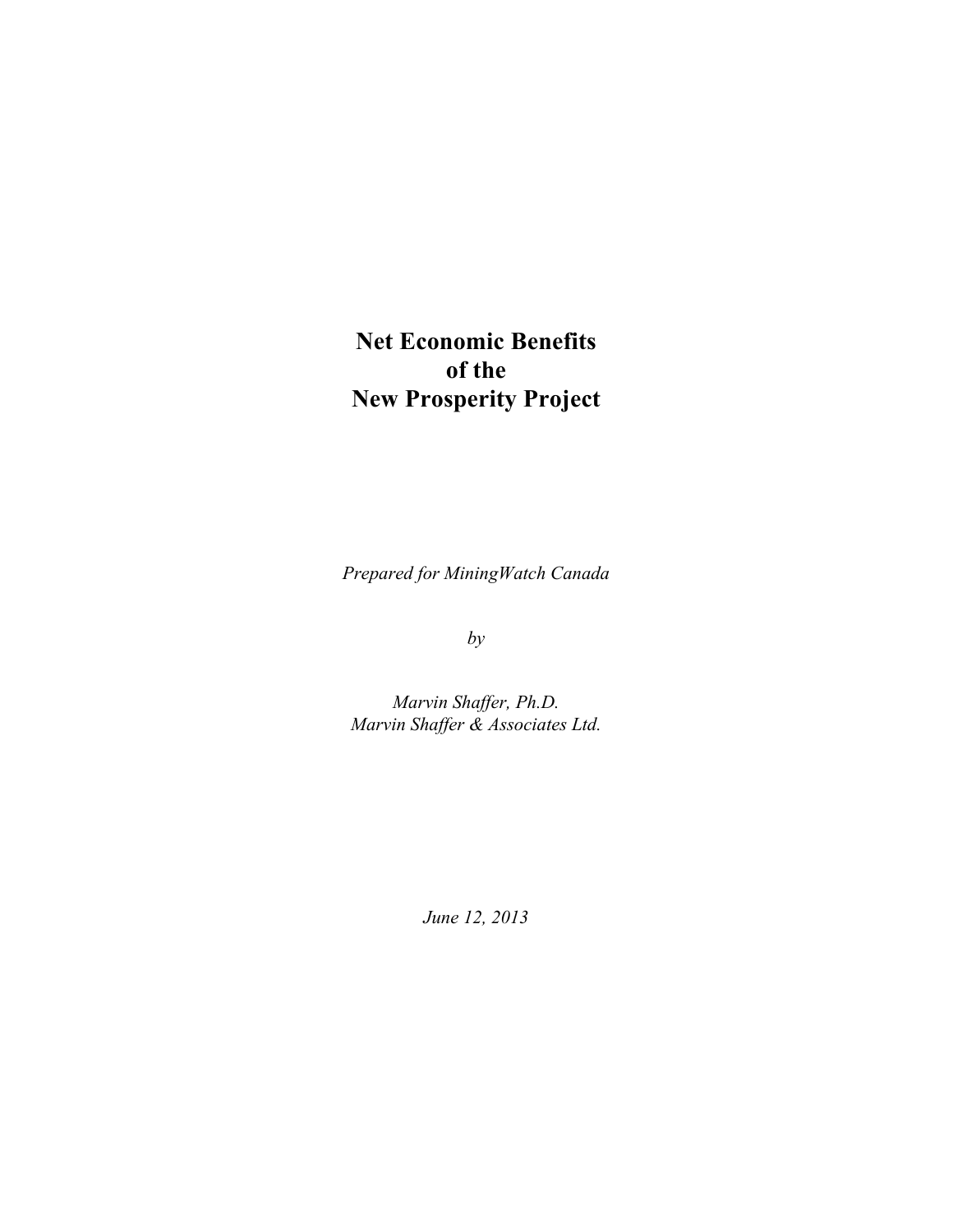### **Executive Summary**

- The purpose of this report is: (1) to review and comment on the proponent's economic analysis of the New Prosperity project, in particular whether it constitutes an assessment of net benefits consistent with standard economic valuation principles, and (2) to consider whether the net economic benefits of the New Prosperity project would be fundamentally different from what was concluded with respect to the original project, namely that there would be significant net costs and no evidence to suggest there would be net benefits overall.
- Net benefits and costs of the project arise from impacts on economic activity, government, the environment and communities. What must be measured for a proper benefit-cost assessment is what those affected would be willing to pay or give up to acquire the positive consequences or be compensated to fully offset the negative.
- With respect to the employment generated by the project, it is the **incremental**  income that measures the net benefit – the amount by which those affected are better off than they otherwise would be. Similarly for government, it is the **incremental** net revenues that measures net benefits – taxes in excess of what government would collect in any event and not offset by new expense. For business there would only be a net benefit to the extent goods and services were sold at prices in excess of the incremental costs of supply. There would be a net cost, as in the important case of BC Hydro, when the price received is less than the incremental costs of supply.
- The proponent presents estimates of employment and tax impacts as project 'benefits'. However, these estimates do not properly measure net benefits or costs.
- Firstly, the impact estimates themselves are overstated. They do not take into account input supply constraints. For example, there is no consideration of the potential impacts on wages or exacerbated labour shortages due to the project's demand for skilled workers. Nor is there consideration of other impacts on input prices, for example electricity, due to the demands of the project. In short, there is no netting out of the likely adverse effects on other industries in the calculation of economic impacts.
- Secondly and more fundamentally, there is no recognition of the difference between economic impacts and net benefits. The wages generated by the project is a measure of impact, but the net benefit is measured by the difference between those wages and what the workers would otherwise earn. The value of the increased output by BC Hydro to meet the electricity requirements of the project is part of the project's impact, but this does not properly measure the net economic consequences, which with respect to BC Hydro is in fact a major net cost. In short, the proponent did not provide an assessment of the net benefits and costs of the project that one could weigh against any residual environmental or social concerns to determine whether the project is 'justified in the circumstances'.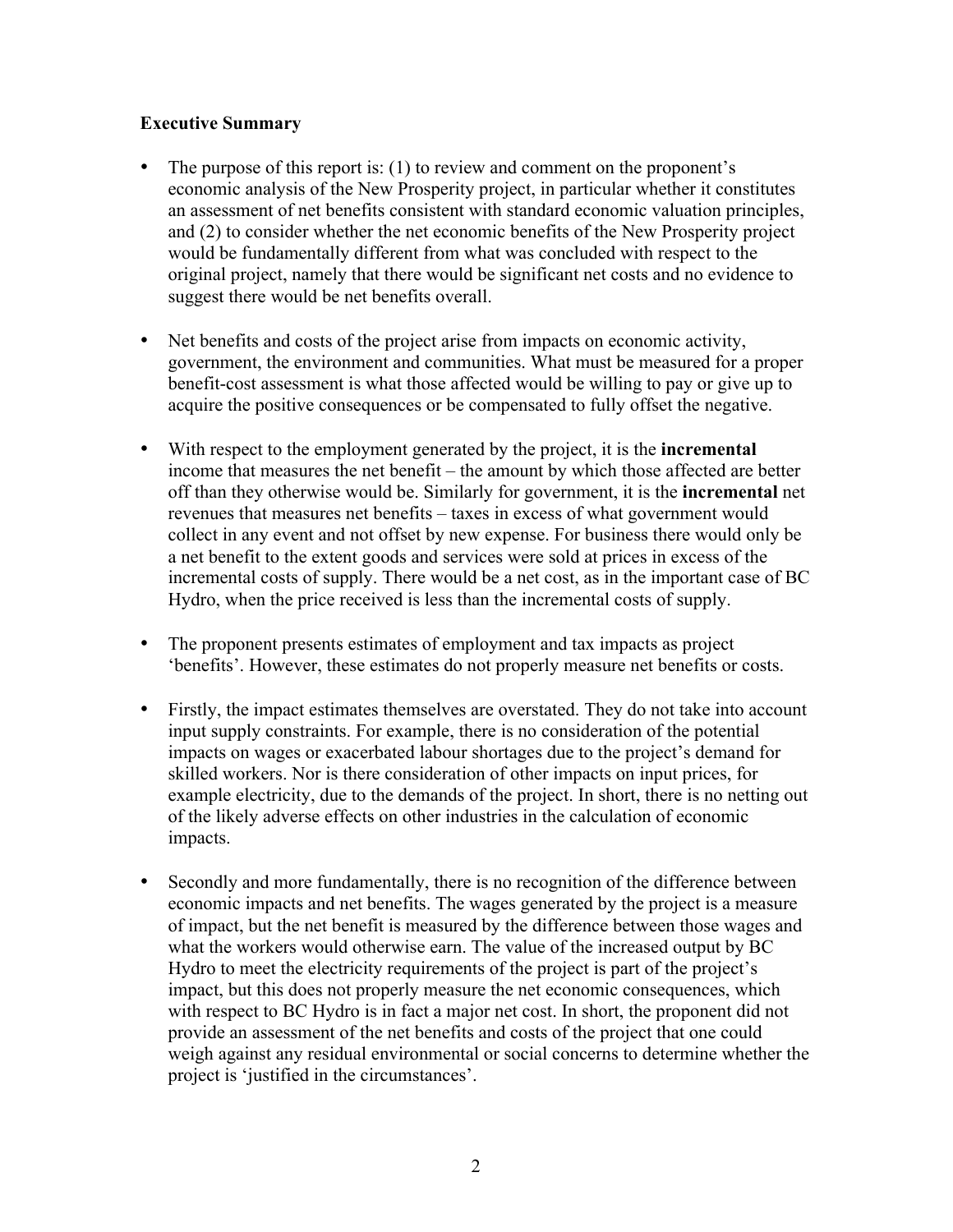- A benefit-cost assessment of the original Prosperity project concluded that it would appear to generate net costs for British Columbians and Canadians overall.<sup>1</sup> It was estimated that the net benefits from the employment and incremental taxes would be less than the net costs BC Hydro would incur to supply the mine. There would also be offset costs associated with the GHG emissions that British Columbians would have to incur to maintain its GHG emission reduction targets.
- While there would be some differences in the magnitude of the benefits and costs with the New Prosperity project the same general conclusion would apply.
- The net costs to BC Hydro would be even greater than what was estimated for the original project. The costs of new supply that BC Hydro would have to develop or acquire to meet the mine's electricity requirements is now well over \$100 per MWh, more than two and one half times the regulated industrial rate the mine would pay.
- The proponent submitted that the taxes paid by the mine would be much greater than estimated for the original project, but did not provide any evidence supporting the marked increase. Mineral prices are higher but so too are capital and operating costs. Furthermore, the estimates do not appear to reflect the very low (indeed negative) effective tax rates in the British Columbia mining industry because of investment tax credits and super allowances. Nor are they consistent with the low actual taxes paid at existing operations.
- Subject to information that would lend support to the proponent's new corporate and mineral tax estimates, the project would again appear to generate significant net costs. It is still the case that there is no basis to conclude that the project is justified 'in the circumstance', regardless of the resource and cultural effects it may have, because of overwhelming economic advantage. An analysis of benefits and costs in accordance with standard economic valuation principles does not indicate such an overwhelming, if any, economic advantage exists.

<sup>&</sup>lt;sup>1</sup> Marvin Shaffer, Marvin Shaffer & Associates, Ltd., *Benefits and Costs of the Proposed Prosperity Gold-Copper Mine Project,* report prepared for Friends of the Nemaiah Valley, March 11, 2009.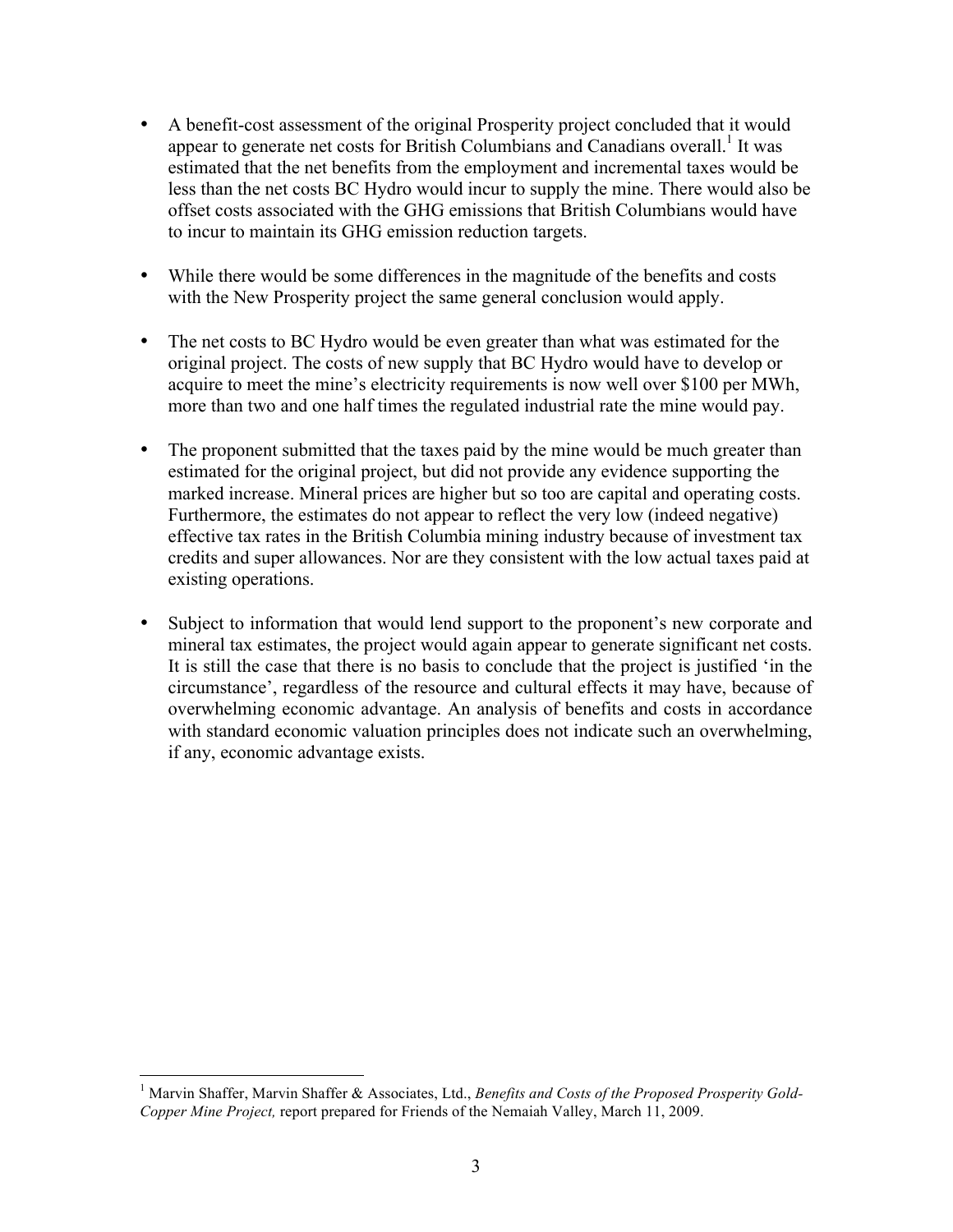### **1.0 Introduction**

A critically important question that government must ultimately address in the review and approval of major projects is whether adverse environmental and social impacts, should there be any, are justified in the circumstances. Specifically, governments must consider whether there are positive economic or other benefits and whether these are sufficient to offset the environmental or other costs.

The Canadian Environmental Assessment Agency noted that the government of British Columbia had concluded that the adverse impacts of the original Prosperity project were justified in the circumstances; the federal government did not.<sup>2</sup> Those different judgments were based on different conclusions with respect to the extent and significance of the environmental effects of the original mine proposal. However, they presumably also reflect the implicit or explicit consideration of the nature and significance of the economic benefits that could offset them.

It is essential in weighing the trade-offs between any negative environmental and positive economic effects that the assessment of economic benefits and costs – the net economic benefits a project may offer – properly indicates the value that people and business place on the economic consequences. This is particularly important in instances where the environmental and social impacts are considerable and the trade-off decision difficult. Typically in environmental impact assessment and companion economic impact reports, the economic analysis is not done in accordance with well established and accepted principles of benefit-cost analysis<sup>3</sup> – the information provided does not indicate the value people and business place on the positive and negative economic consequences of a project. It does not indicate whether or to what extent the project does in fact generate positive net benefits.

The purpose of this report is twofold:

- 1. To review and comment on the economic analysis that the proponent and its consultants have presented in respect of the New Prosperity project, $4$  in particular whether it provides an assessment of the economic value or net benefit of the project to British Columbians in accordance with standard economic principles; and
- 2. To consider whether there are reasons to conclude that the net benefits of the New Prosperity project would be fundamentally different from what was concluded in a benefit-cost assessment of the original project, namely, that there would be

 <sup>2</sup> Canadian Environmental Assessment Agency, *Draft Guidelines for the Preparation of an Environmental Impact Statement pursuant to the Canadian Environmental Assessment Act for the New Gold-Copper Mine Project, January 2012, pp. 1-2.* 

<sup>&</sup>lt;sup>3</sup> See e.g., A. Boardman et. al., *Cost-Benefit Analysis: Concepts and Practice*,  $3^{\text{rd}}$  ed., Prentice Hall, 2006

and Marvin Shaffer, *Multiple Account Benefit-Cost Analysis*, University of Toronto Press, 2010. <sup>4</sup> *Environmental Impact Statement for the Proposed New Prosperity Gold-Copper Mine Project*, section 2.7.3.4 and Appendix 2.7.3.4, E. Stokes, The Centre for Spatial Economics, *The Economic and Fiscal Impacts of the New Prosperity Mine on British Columbia*, October, 2011.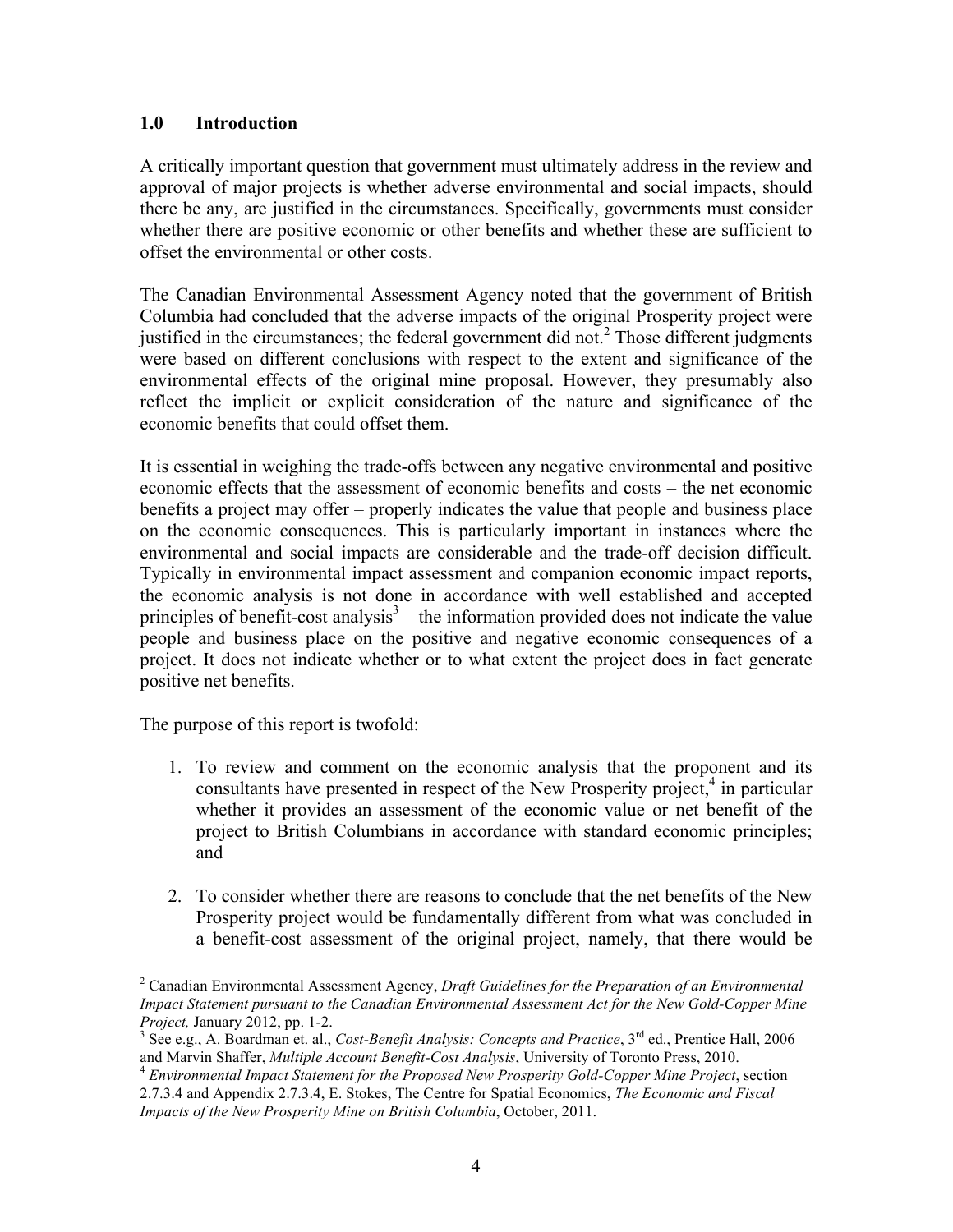significant net costs, and that there is no evidence to suggest that there would be positive net benefits overall.<sup>5</sup>

## 2.0 The Economic Assessment of Benefits and Costs<sup>6</sup>

A comprehensive, methodologically correct analysis of benefits and costs requires identifying all of the positive and negative consequences of the project and then assessing the value that the affected individuals or businesses would place on them. By *value* economists mean the trade-off people would in principle be willing to make for the different consequences  $-$  *i.e.* the maximum amount they would be willing to pay or forego to acquire the benefits and the minimum amount they would require in compensation to willingly accept the costs.

There are different ways in which such an analysis can be undertaken, but a standard approach is to analyze how different stakeholders and interests would be affected. Specifically, this involves analyzing the positive and negative consequences or net effect on:

- **The project developer** the net return the project is expected to realize in excess of the opportunity cost of the funds that are invested;
- **Consumers** the net benefits that consumers would realize because of the project's impact on the price or quality of what is produced;
- **Economic activity** the net benefits workers and businesses would realize from the employment that is generated and from the supply of goods and services at prices in excess of their opportunity or incremental cost; and by the same token, the net costs that result from the supply of goods and services at prices less than their opportunity or incremental cost;
- **Government** the net benefits or costs that taxpayers would realize from incremental tax revenues less incremental government expense;
- **Environment** the net costs (negative environmental externalities) or benefits (positive externalities), if any, that would result from the emissions and the impacts on habitat, natural resource activities and environmental attributes;
- **Local Community** the net benefits or costs (the positive and negative social externalities) that would result from impacts on community services, infrastructure, activities and values.

 <sup>5</sup> Marvin Shaffer, Marvin Shaffer & Associates, Ltd., *Benefits and Costs of the Proposed Prosperity Gold-Copper Mine Project, report prepared for Friends of the Nemaiah Valley, March 11, 2009.* <sup>6</sup> This section is extracted from Marvin Shaffer (2009) pp.6-8, with some minor edits to the original

material.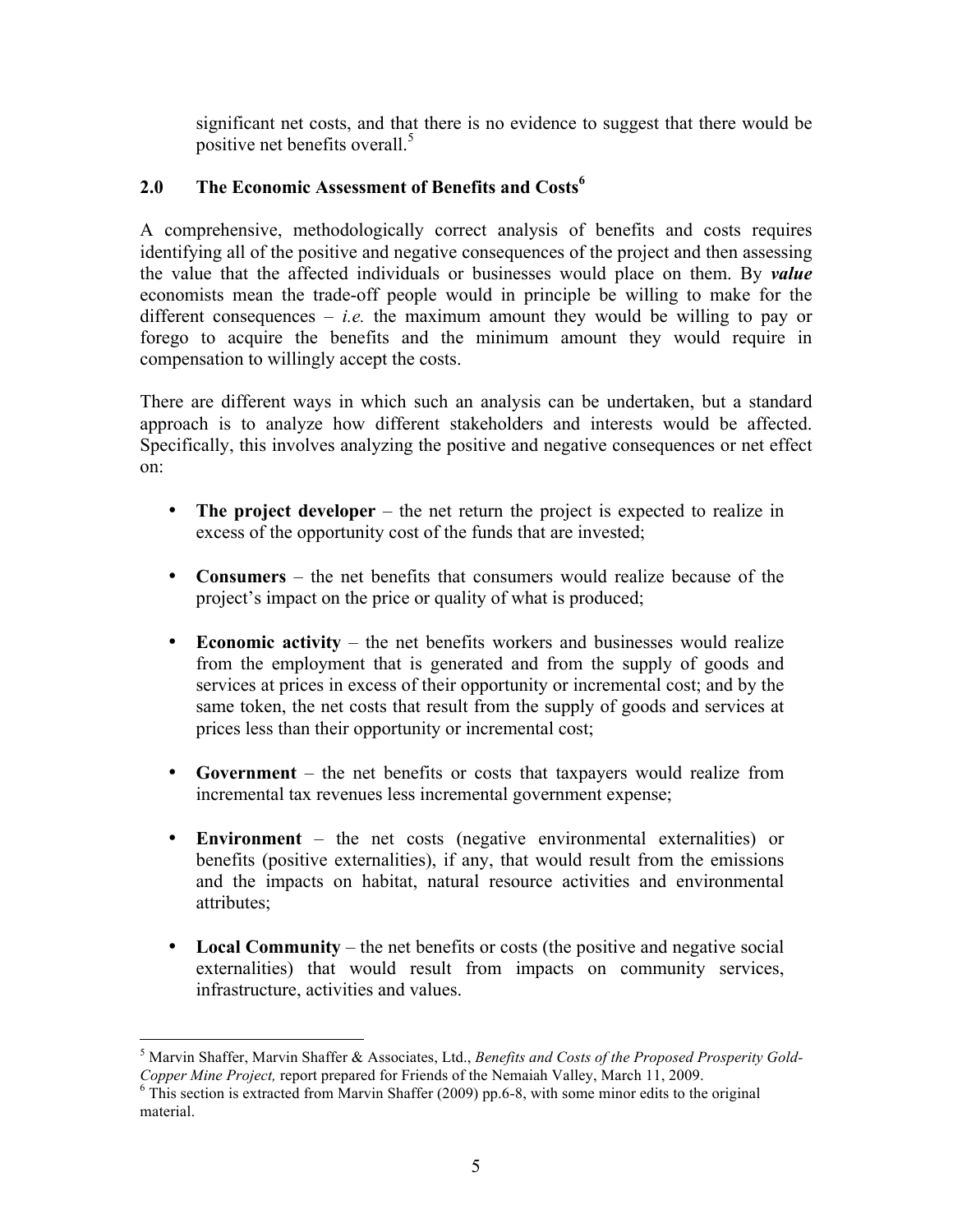Assuming that there would be limited excess profits (after-tax returns in excess of the opportunity cost of the invested capital) for the project developer and in particular for British Columbia shareholders, and limited or no impact on the price of copper and other metals for British Columbia consumers, the principal consequences that need to be analyzed in a benefit-cost assessment of this project from a British Columbia perspective are the net benefits or costs arising from the effects on: 1) economic activity; 2) government; 3) the environment; and 4) communities.

With respect to **economic activity**, the net benefits from the employment generated by the project are measured by the incremental income (or other benefits) the persons hired would realize in relation to the income they would otherwise earn (or the value of the activities they would otherwise be engaged in). The net benefits for businesses are measured by the incremental net income arising from incremental sales – when goods or services are sold at prices that exceed their incremental or opportunity cost of supply.

Net costs arise when goods and services are supplied at prices *below* their incremental or opportunity cost of supply – *i.e.* where the incremental sales generate a *loss* of net income. In the case of mining projects in British Columbia, such net losses arise from the substantial amount of electricity required in mining and processing activities. BC Hydro's electricity rates reflect the average costs of its existing generating and transmission facilities, not the much higher incremental cost of new supply. The difference between the relatively low rates paid by the mine for the electricity consumed and the much higher incremental costs of new supply BC Hydro must incur to meet new requirements is a very significant net economic cost of the project – a cost that is borne by all other BC Hydro ratepayers and that must be taken into account in the evaluation.

For **governments**, net benefits are measured by incremental tax revenues generated by the project less the incremental expenditures incurred. The incremental tax revenues depend on any incremental employment and business income that would be earned, as well as mineral and corporate taxes paid by the mine. Incremental expenditures arise from the in-migration that would be caused by the project and the additional facilities and services that would needed to support the larger population, as well as any infrastructure or service required as a result of the mine development itself.

For the **environment** and **local communities**, net benefits or costs are measured by the magnitude of the externalities – impacts that are not paid for or fully compensated.

With respect to air emissions, there would be net costs due to the local air pollutants emitted in mine construction and operations. In principle these costs are measured by the compensation required to offset any increased health risks (and associated health care costs) and adverse resource impacts. There would also be net costs due to the GHG emissions resulting from the project. These are measured by the costs British Columbians would have to incur to offset the mine-related emissions and still meet the total provincial emission targets, in excess of the carbon taxes that are paid.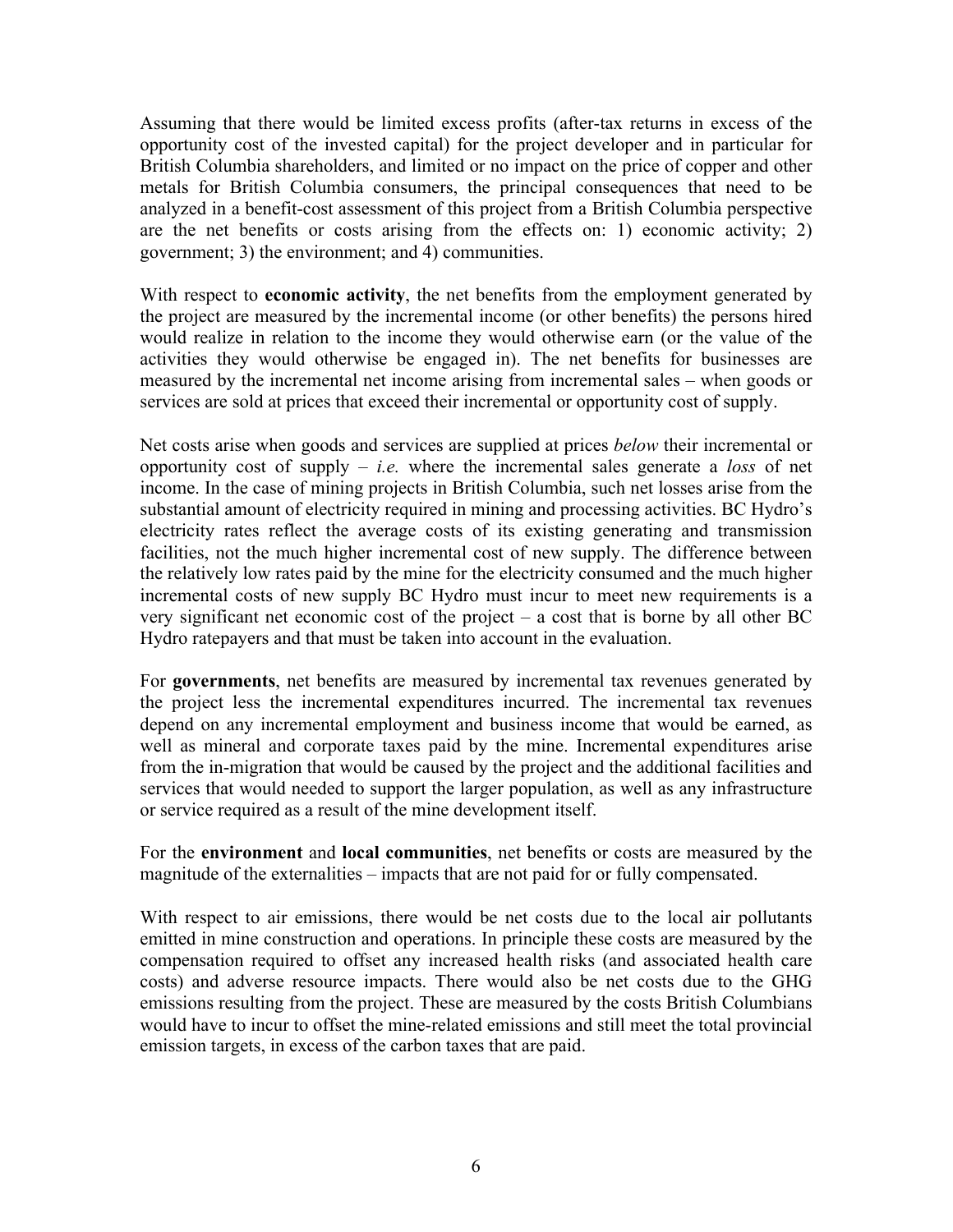With respect to impacts on natural resources and environmental attributes, there would be net costs arising from any destruction of natural habitat and adverse impacts on resource activities. In principle these net costs are measured by the compensation people would require to fully offset (willingly accept) the residual adverse effects, in excess of the compensation actually paid.

Net benefits for local communities would arise to the extent the economic activity generated by the project enhances services and opportunities or provides other such advantages. The measure of that benefit is what the local communities would in principle be willing to pay for them. There could also be significant net costs, in particular for the First Nation communities because of the impacts on traditional lands and the loss of important social and cultural values. The measure of that net cost would in principle be the compensation or offset they would require to willingly accept those project impacts in excess of the compensation actually paid.

| Component                | <b>Measure of Net Benefit or Cost</b>                                                                                                                                                  |
|--------------------------|----------------------------------------------------------------------------------------------------------------------------------------------------------------------------------------|
| <b>Economic Activity</b> | -Incremental income (net benefit) from new<br>employment opportunities<br>-Net profit (or loss) on incremental sales                                                                   |
| Government               | -Incremental tax revenues less incremental<br>expenditures                                                                                                                             |
| Environment              | -Compensation required to offset local air<br>emission impacts<br>-GHG offset costs less carbon tax paid<br>-Compensation required to willingly accept<br>habitat and resource impacts |
| Social                   | -Willingness to pay for positive or<br>compensation required to willingly accept<br>negative impacts on community services,<br>opportunities, and values                               |

**Table 1 Summary of Key Components and Measures of Benefits and Costs**

### **3.0 The Proponent's Economic Analysis**

In section 2.7.3.4 of its Environmental Impact Statement<sup>7</sup>, Taseko presents what it defines to be 'the project benefits'. Specifically, it presents estimates of the impact of the construction and operation of the project on gross domestic product, employment, wages

 <sup>7</sup> Taseko Mines Limited, *New Prosperity Gold-Copper Mine Project, Environmental Impact Statement,* September 2012.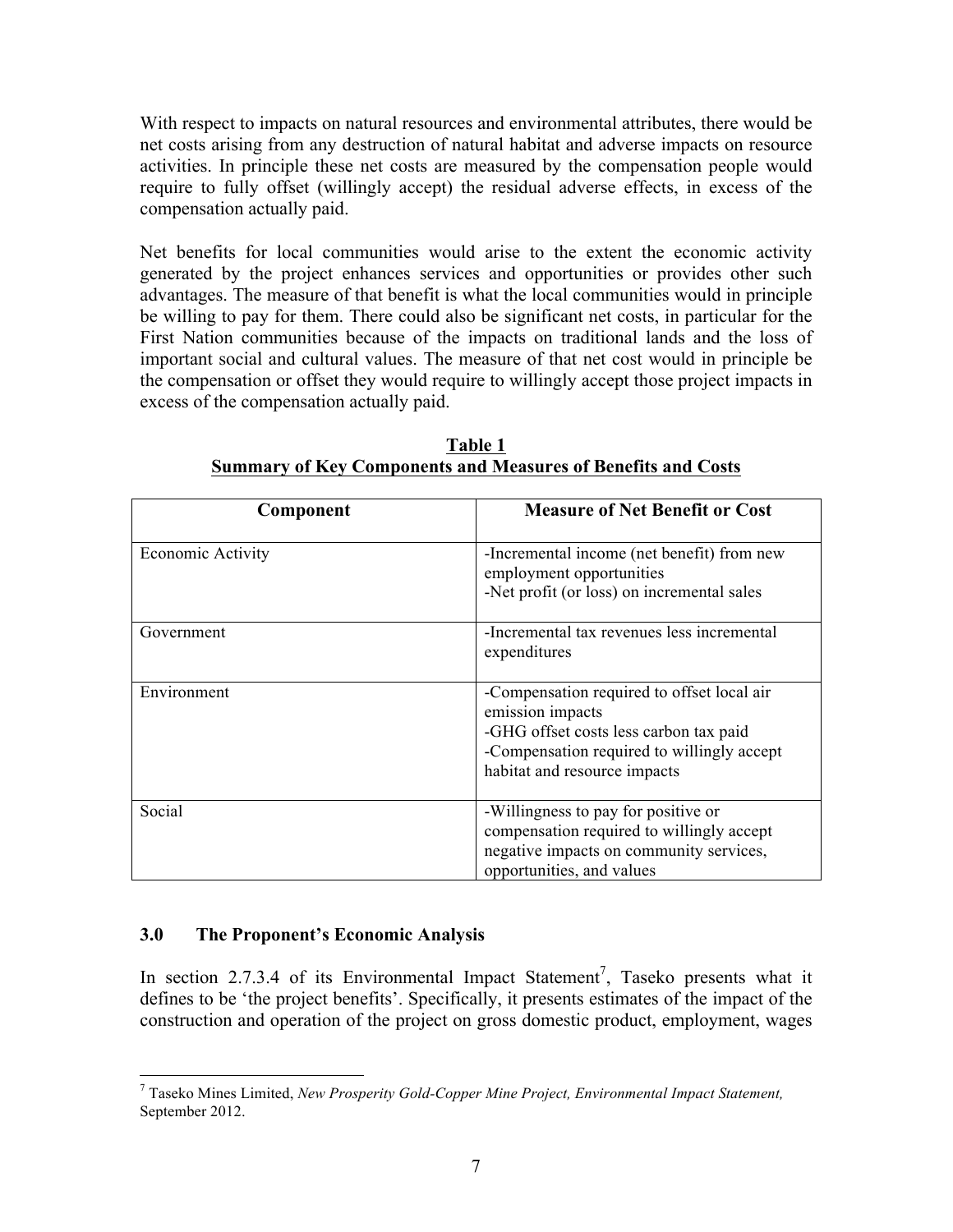and salaries, and taxes. The estimates for British Columbia are based on the impact analysis undertaken by Spatial Economics  $(2011)^8$ .

Spatial Economics uses a model of the British Columbia economy to estimate how the demand for labour, goods and services in the construction and operation of the New Prosperity project would affect output and employment, capacity utilization and new investment by industry, and consequently how the input requirements for the project, as well as the mineral sales themselves, would impact total gross domestic product, employment and population, wages and salaries, and provincial and federal taxes relative to a scenario where the project does not proceed.

There are, however, two fundamental problems with this analysis.

First, while sophisticated in the range of factors and interrelationships it captures, the Spatial Economics' model would appear to be entirely demand driven. In economic terms, the model appears to assume that the supply of labour and all other inputs are perfectly elastic. There are no reported impacts on wages, despite Taseko's stated objective to hire as much as possible from within the region and province.<sup>9</sup> Given the widely forecast shortages of skilled workers, $10$  one could expect this demand for labour to put upward pressure on wages with consequent adverse effects on other industries.

Nor are there reported impacts on other key input prices, in particular electricity, despite the large amount of electricity the mine would require and the financial losses BC Hydro would incur to supply it. As discussed in the next section, the industrial rate that the mine would pay for the electricity it consumes is far less than the cost BC Hydro would incur to acquire or generate the required new supply. The resulting financial loss would have to be recovered in higher rates from BC Hydro's other customers.<sup>11</sup> These higher rates in turn would adversely affect households and industries.

There are other potential input price effects that a demand-driven model would not capture, despite the significant consequences they could have. One could expect there would be some opportunity cost to the capital the project requires – some marginal impact on the availability or cost of capital for other projects. There could also be some marginal impacts on exchange rates, both because of an inflow of foreign capital and the net export revenues due to the project.

 <sup>8</sup> E. Stokes, The Centre for Spatial Economics, *The Economic and Fiscal Impacts of the New Prosperity Mine on British Columbia*, October, 2011.<br><sup>9</sup> See Stokes (2011) pp, 3-4: *"It will be attempted to source the largest proportion of these [construction]* 

*jobs from the provincial labour force….If possible 95% of the operating employees are to be sourced from British Columbia"*. See also Taseko Mines Limited *Environmental Impact Statement* (2012) p. 1219 where Taseko states it will make best efforts to hire locally.

<sup>&</sup>lt;sup>10</sup> See WorkBC, *BC Labour Market Conditions, 2010-2020* which forecasts shortages of workers provincewide by 2016 and sooner on a regional basis, and Mining Industry Human Resource Council, *British Columbia Hiring Requirements and Available Talent Forecasts: Exploration, Mining, and Stone, Sand and Gravel*, August 2012, which forecasts increasing shortages of workers in a wide range of occupations needed in the mining and related industries.

<sup>&</sup>lt;sup>11</sup> It was estimated that BC Hydro would lose \$35 million per year as a result of the demand for electricity for the original project. See Shaffer (2009), p.10.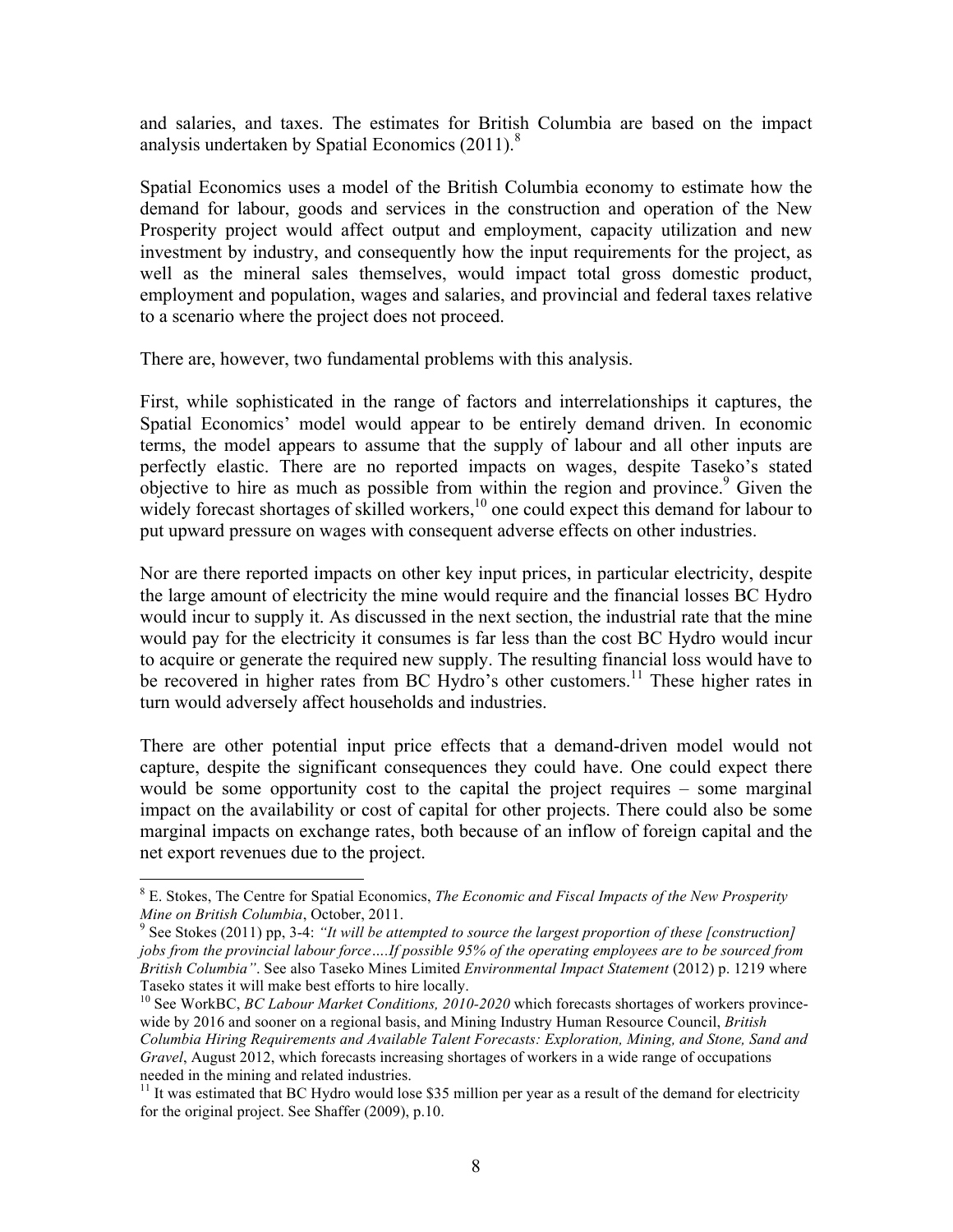It is simply not valid to assume that this project would have no impacts on wages, electricity or other input prices and therefore no adverse effects on other industrial activity. Economic impact estimates based on such an assumption are not complete or reliable.

*Second*, and more fundamentally, the problem with the Spatial Economics' analysis in so far as it purports to present the economic *benefits* of the project, is that it does not address the very important difference between economic impacts and economic benefits. The provincial GDP, employment and tax revenue numbers that are reported do not in themselves represent economic benefits for British Columbians. They simply do not indicate whether and to what extent there will be improvements in British Columbians' well-being. $12$ 

- All of the estimated impacts over the life of the project are simply aggregated with no discount rate applied to impacts expected in future years. These aggregated numbers do not indicate their present value significance. This is a problem that applies generally, but is particularly important in relation to the tax impacts of the project, which likely to be disproportionately weighted to later years of the project.
- The GDP impacts indicate the estimated increase in the total value of production and therefore earnings, but do not indicate to whom the increase in earnings accrue. There is no estimate of the corporate earnings that will flow to British Columbians as a result of their direct ownership or other interests in the project. Nor is there an estimate of the wages that will accrue to British Columbians as opposed to inmigrants.
- The employment estimates and related impact on total wages reflect the number of jobs or demand for labour generated by the project, but that in itself says nothing about the net benefits those jobs would provide. Net benefits depend on what those hired would otherwise be doing – the wages they would otherwise have earned or value of the activity they would otherwise have been engaged in. They also depend on the training and relocation or other costs individuals and governments incur to fill the new jobs.

Economists generally expect the net benefits from the employment generated by a project to be relatively small compared to the gross wage impact. In his analysis of this issue, highly regarded economist Arnold Harberger argued that even in a severe downturn, one should at most assign a net benefit of 30% of the wages paid, and then only for a few years out. People for the most part have other employment opportunities, especially over the longer term, and it is the incremental income or

<sup>&</sup>lt;sup>12</sup> See P. Grady and R. Muller, "On the Use and Misuse of Input-Output Based Impact Analysis in Evaluation", *Canadian Journal of Program Evaluation*, Vol. 3, No. 2, 1968 for a discussion of the fundamental difference between demand-driven impact and benefit-cost analysis.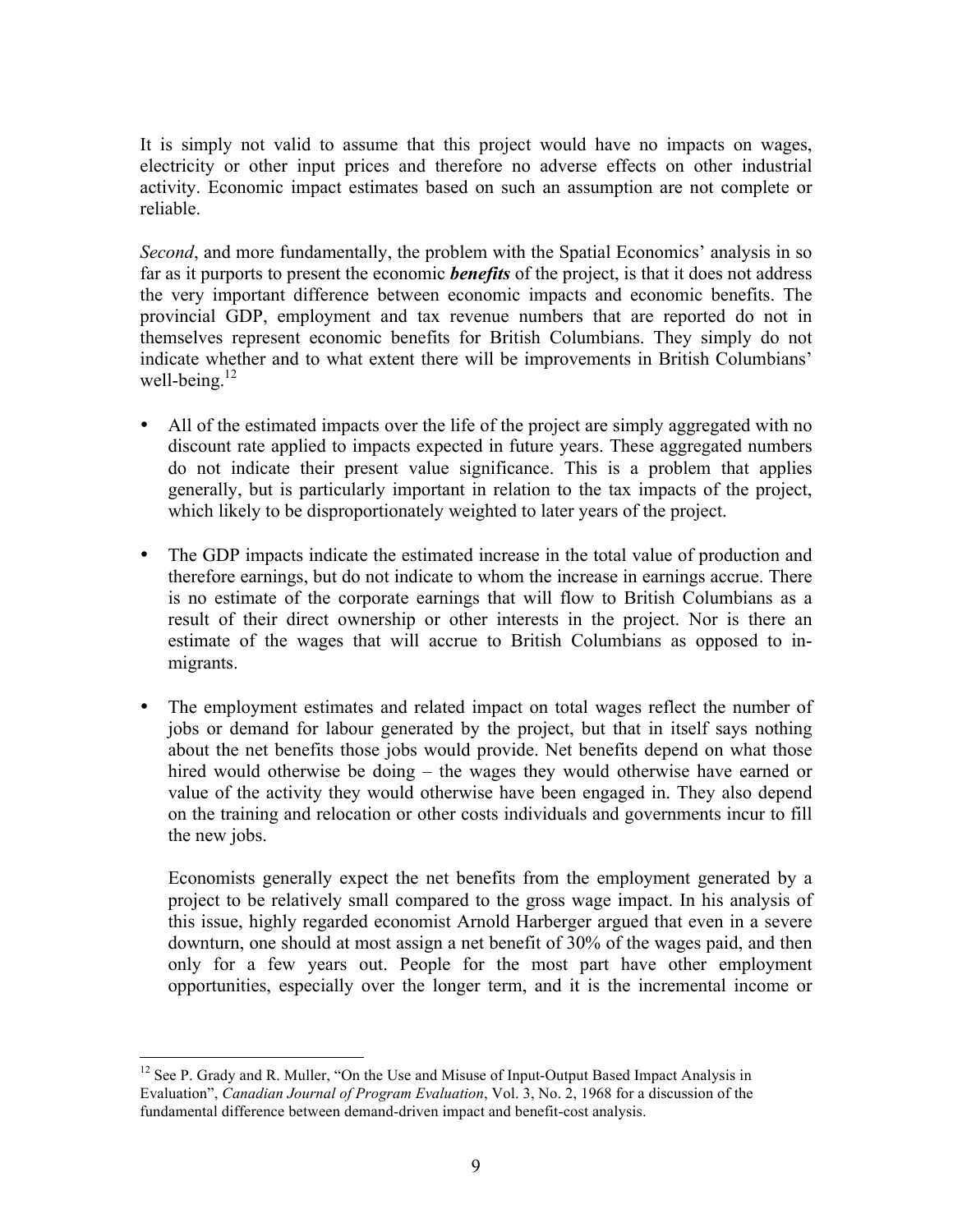value in relation to those opportunities that governs the net benefit from employment in a new mine or elsewhere.<sup>13</sup>

The proponent has suggested that the project will benefit the region because of the relatively high rate of unemployment it faces combined with the decline of traditional forestry activity. However there is no estimate of the impact this project will have on unemployment rates in the region or province as a whole. And the analysis does not provide any reason to believe that the project would have a significant effect on unemployment over the long run. Spatial Economics' analysis would suggest that the project is more likely to affect migration flows and population than the rate of unemployment.

- The estimated tax revenues generated by the project similarly indicate gross impacts rather than net benefits. Net benefits depend on what proportion of the impacts are incremental – taxes that governments would not otherwise have received – and on the extent to which any incremental revenues are offset by incremental government expense. It is important to recognize that employing people who would otherwise be employed in comparable jobs does not increase taxes, and the taxes paid by inmigrants are offset by the costs of the services governments must provide for them and their families.
- The estimate of the impact on personal disposable income per capita in the Spatial Economics' analysis is arguably the most meaningful indicator of benefit, but it is overstated in that the impact estimates do not take into account the adverse impacts of wage, electricity and other input price effects on other industries, and do not net out the negative effects of residential electricity price increases on households. Nor does it address the costs to First Nations and others from the resource losses due to the project, nor the opportunity costs to any British Columbians who increase their labour supply. Interestingly, even with these limitations the estimated impact in Spatial Economics' analysis is quite modest, an impact of \$48 per capita per year.

### **4.0 Benefits and Costs of the New Prosperity Project**

The conclusion of a benefit-cost assessment of the original Prosperity mine proposal was that:

*"Contrary to statements in the EIS suggesting this project would generate billions of dollars of net benefits, the project would appear, based on the available information, to generate significant net costs for British Columbians and Canadians as a whole."<sup>14</sup>*

<sup>&</sup>lt;sup>13</sup> A. Harberger, "The Social Opportunity Cost of Labour: Problems of Concept and Measurement as Seen from a Canadian Perspective", Technical Study 15, Canada Employment and Immigration Commission *Task Force on Labour Market Development*, July, 1981. See also, Treasury Board of Canada Secretariat, *Canadian Cost-Benefit Analysis Guide: Regulatory Proposals*, 2007, p.4 and p.15. <sup>14</sup> Shaffer (2009), p. 17.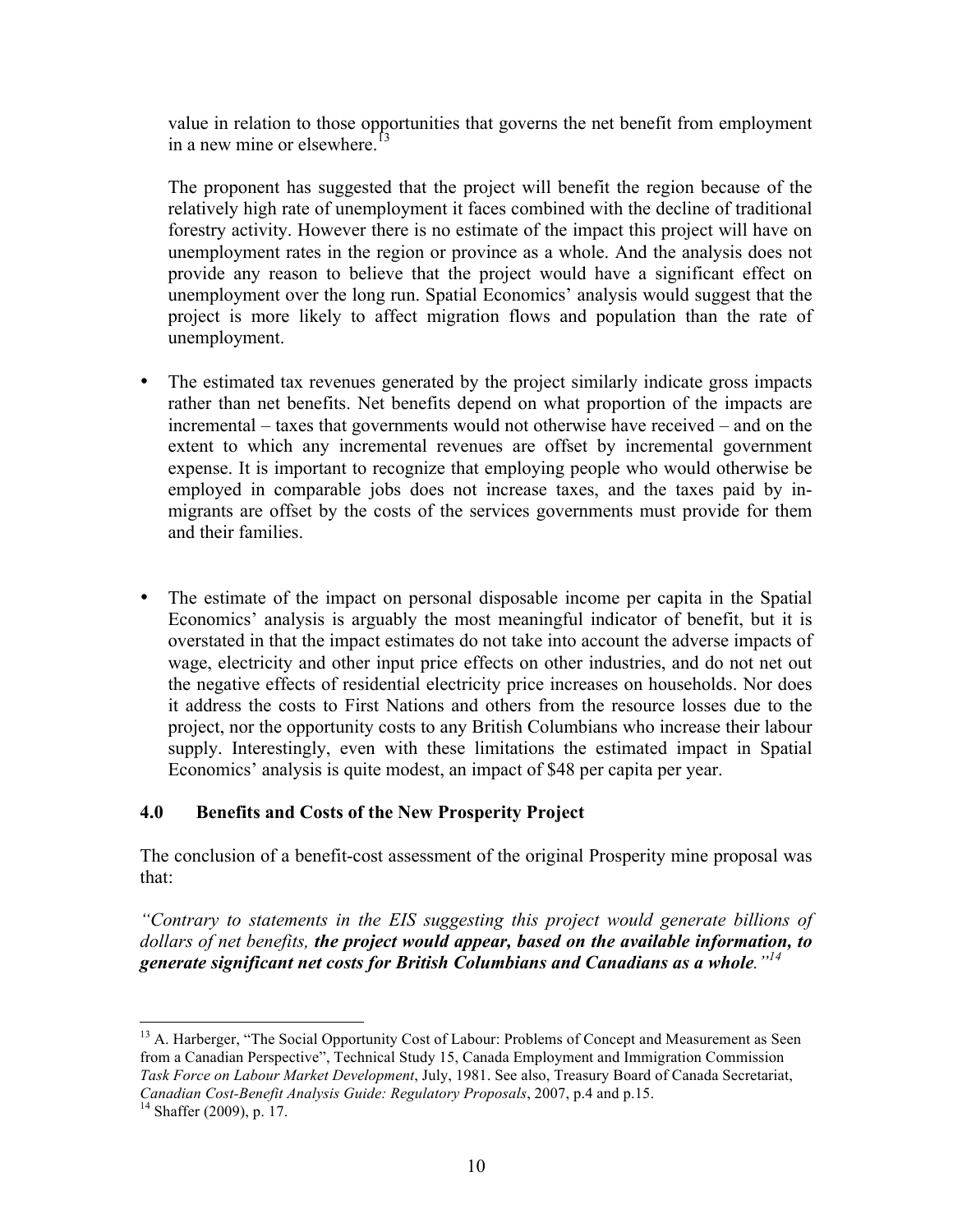That conclusion was based on assessments of the different benefits and costs of the project as summarized in Table 2 below. There would be some employment net benefits, but these are limited because the jobs generated by the project would for the most part be filled by persons who would otherwise have been employed. The net benefit – the increase in earnings – would be much less than the total impact on wages. There would also be net benefits for government but these would be much smaller than the estimated total tax impact because the total impact does not net out the taxes that would have been paid in any event, for example the taxes paid by workers who would have been employed and paying taxes with or without the project. Nor does it net out the incremental government expense, for example to supply the infrastructure and services needed to serve a larger population. The incremental net benefit for government due to the project would principally derive from the project's corporate income and mineral tax payments, which were estimated to be relatively small in present value terms based on cash flow estimates in a pre-feasibility study.<sup>15</sup>

The most significant measurable economic effect of the project is the loss BC Hydro would incur in supplying the large amount of electricity required by the mine at rates significantly below the incremental cost of supply. This loss was estimated at some \$35 million per year, which was greater than the estimated employment and government net benefits combined.

There would be positive community impacts arising from the increase in regional economic activity and related opportunities. However, there was no evidence to suggest these would be of a magnitude that would offset the very significant measurable net costs this project would have imposed.

| <b>Impact category</b>                                          | <b>Measure of Net Benefit or Cost</b>                                                    | <b>Estimated Annual</b><br>Value $(S/yr)$     |
|-----------------------------------------------------------------|------------------------------------------------------------------------------------------|-----------------------------------------------|
| <b>Economic Activity</b><br>- employment<br>- business activity | - incremental income<br>- net loss on electricity purchases                              | \$7.6 million<br>$($35$ million)              |
| Government                                                      | - incremental revenues less<br>incremental expenditures                                  | \$11 million                                  |
| <b>Environment</b><br>- emissions<br>-resource/env. attributes  | - GHG offset cost<br>- in principle, compensation required<br>to willingly accept impact | $($2.6-2.8 \text{ million})$<br>Not estimated |

**Table 2 Summary of Original Prosperity Project Net Benefits and Costs**<sup>16</sup>

 <sup>15</sup> Taseko Mines Ltd*., Pre-Feasibility Study of the Prosperity Gold-Copper Project, Executive Summary*, February 25, 2007, p.166.

 $16$  Shaffer (2009), p. 16.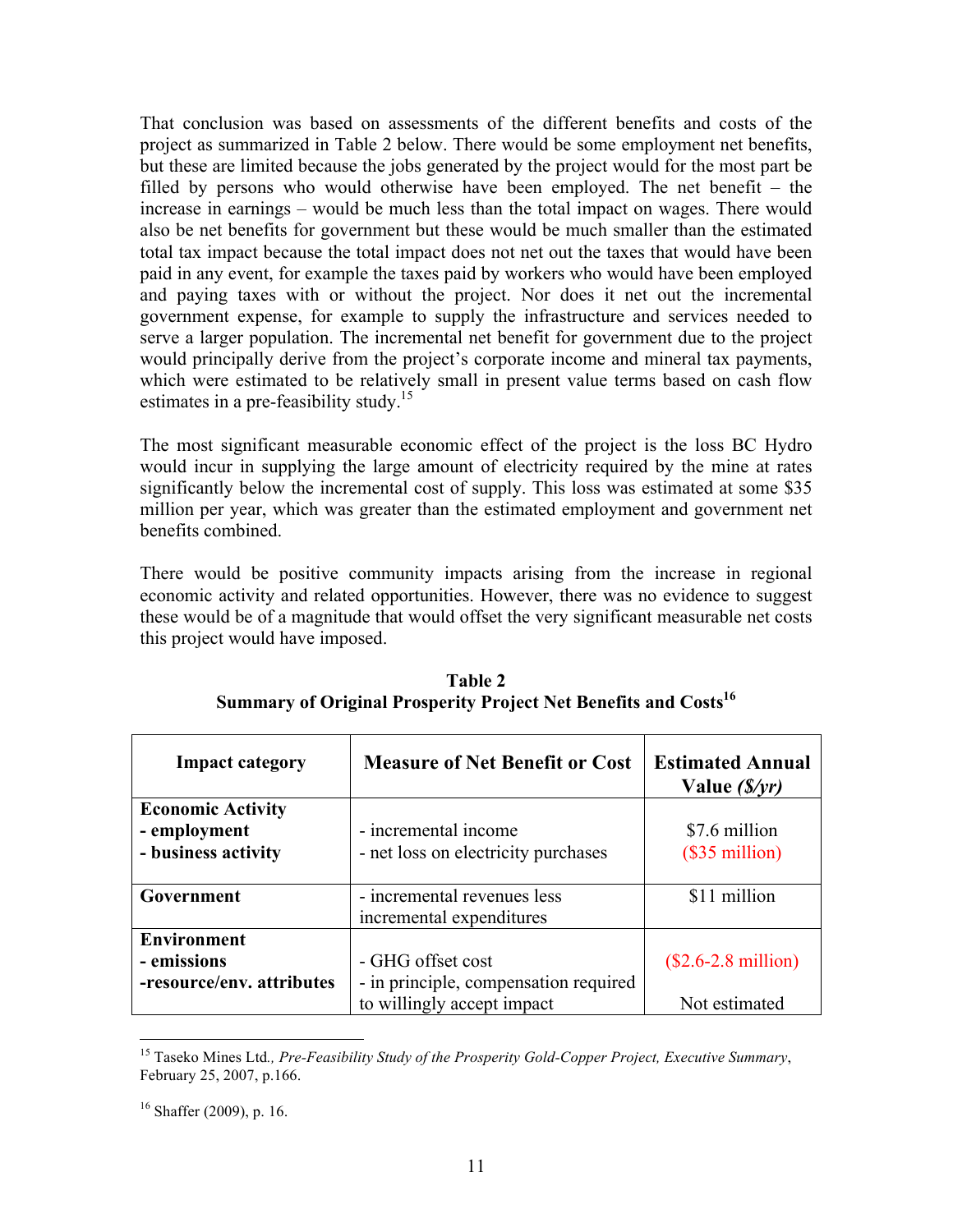| <b>Community</b>          |                                        |               |
|---------------------------|----------------------------------------|---------------|
| - enhanced economic       | - in principle, willingness to pay for | Not estimated |
| activity and related      | enhanced opportunities                 |               |
| opportunities             |                                        |               |
| - population-related      | - in principle, compensation           | Not estimated |
| pressure on services and  | demanded to offset cost                |               |
| infrastructure            |                                        |               |
| - closure-related impacts | - in principle, compensation           | Not estimated |
| - impacts on First Nation | demanded to offset cost                |               |
| communities and           | - in principle, compensation           | Not estimated |
| cultural values           | demanded to offset cost                |               |
|                           |                                        |               |

One could expect that the benefits and costs of the New Prosperity project would be different from what would have resulted with the original project. The project is different in design, impact and cost. Mineral prices have increased. Labour markets have tightened. And general economic conditions have changed.

The question is: how great would the differences in benefits and costs be? Would there be material changes that would suggest a different conclusion than what was reached with respect to the original project, namely, that the project would appear to generate significant net costs.

**Employment net benefit:** The benefits from the employment generated by the original Prosperity project were estimated at \$7.6 million per year, based on the much higher than average wages paid to workers in mining operations. The specific estimate equalled 25% of the average annual wages that would be paid in mining operations. That was the assumed average increase in wages for those that would be hired, relative to what they would otherwise have earned.

The average annual operating wages in the New Prosperity project would be somewhat higher than what was estimated for the original project (\$35 million per year as compared to \$30 million). That would suggest proportionally higher employment benefits. On the other hand, labour markets have tightened and the incremental wages or net benefit from the new jobs would arguably be less than what was previously assumed. On balance there is little reason to assume there would be a material change.

**Business activity:-** The main benefit-cost consequence of the business activity generated by the original project was the loss that BC Hydro would incur to supply the electricity the mine would require. There would of course be considerable direct and indirect impacts on other supplier industries, but in a well functioning economy the revenues those industries receive would generally reflect the cost of supply. There is no reason to assume there would be sustained surpluses (extra-normal profits) that would give rise to significant net benefits over the long run.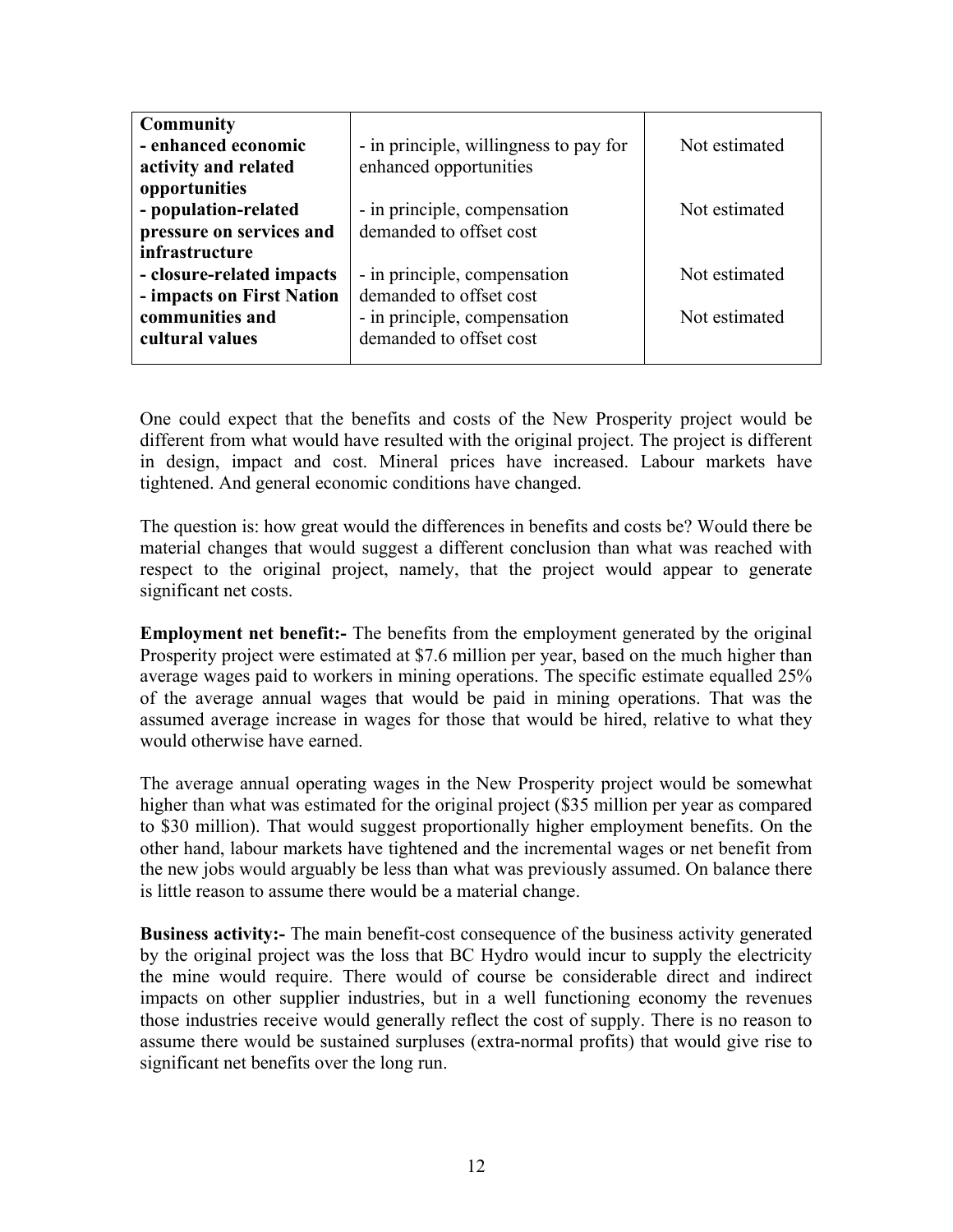The situation is different for BC Hydro because its rates are regulated to reflect its historic average costs of supply. These are much lower than the cost of new supply and consequently BC Hydro incurs a significant net loss when it has to acquire or develop new resources to be able to meet new demands for power. The loss that BC Hydro would incur to meet the power demands for the original Prosperity project was estimated at \$35 million per year, based on the estimated amount of electricity the mine would require (700,000 MWh per year) and the difference between the standard industrial rate that the mine would pay (estimated at approximately \$38/MWh) and the average price BC Hydro will pay for new supply in its 2006 Call for Energy (\$88/MWh).

The rate that the New Prosperity mine would pay for its power has increased. It would pay over \$40/MWh as a result of recent and expected BC Hydro rate increases. On the other hand the cost of new supply is also higher than the average price BC Hydro contracted to pay in the 2006 Call. The average price BC Hydro will pay to new suppliers from the 2010 Call is over \$125/MWh. And even a potentially lower cost new source like Site C is estimated to cost  $$110/MWh.<sup>17</sup>$  That suggests a significantly greater loss for BC Hydro than what was previously estimated – closer to \$50 million per year as compared to the estimated \$35 million in the report for the original project.

**Government net benefit:-** The net benefit for government from the original Prosperity project was estimated at \$11 million per year. This was based on the levelized corporate income taxes one might expect given the pre-income tax cash flow estimated in a technical pre-feasibility study of the project plus the mineral taxes estimated in that study. It was recognized there would be incremental personal income taxes due to higher earnings, but these were already captured in the estimated employment net benefit (the estimated increase in pre-tax wages) due to the project. There would also be incremental taxes paid by in-migrant workers, but these would be offset by increased government expense to provide services and infrastructure for them and their families.

Estimates in the Environmental Impact Statement for the New Prosperity project suggest that the corporate income and mineral taxes paid to government would be much higher than what was previously estimated. Mineral taxes are estimated to average \$34.4 million per operating year; corporate income taxes paid to British Columbia \$21.3 million per operating year and to Canada  $$31.9$  million per operating year.<sup>18</sup>

If those tax impacts were valid it would constitute a material difference from what was estimated for the original project. However, the cash flow estimates and tax planning assumptions underlying the new estimates are not provided, and no explanation is given explaining why the tax impacts would be so much greater than what was provided or suggested in the pre-feasibility study of the original project. Without supporting analysis there is no reason to accept the new numbers.

<sup>&</sup>lt;sup>17</sup> BC Hydro, *Site C Clean Energy Project: Environmental Impact Statement, Executive Summary, Part 1,* January 2013, p.8.

<sup>18</sup> Taseko Mines Limited, *Environmental Impact Statement* (2012), p.1224.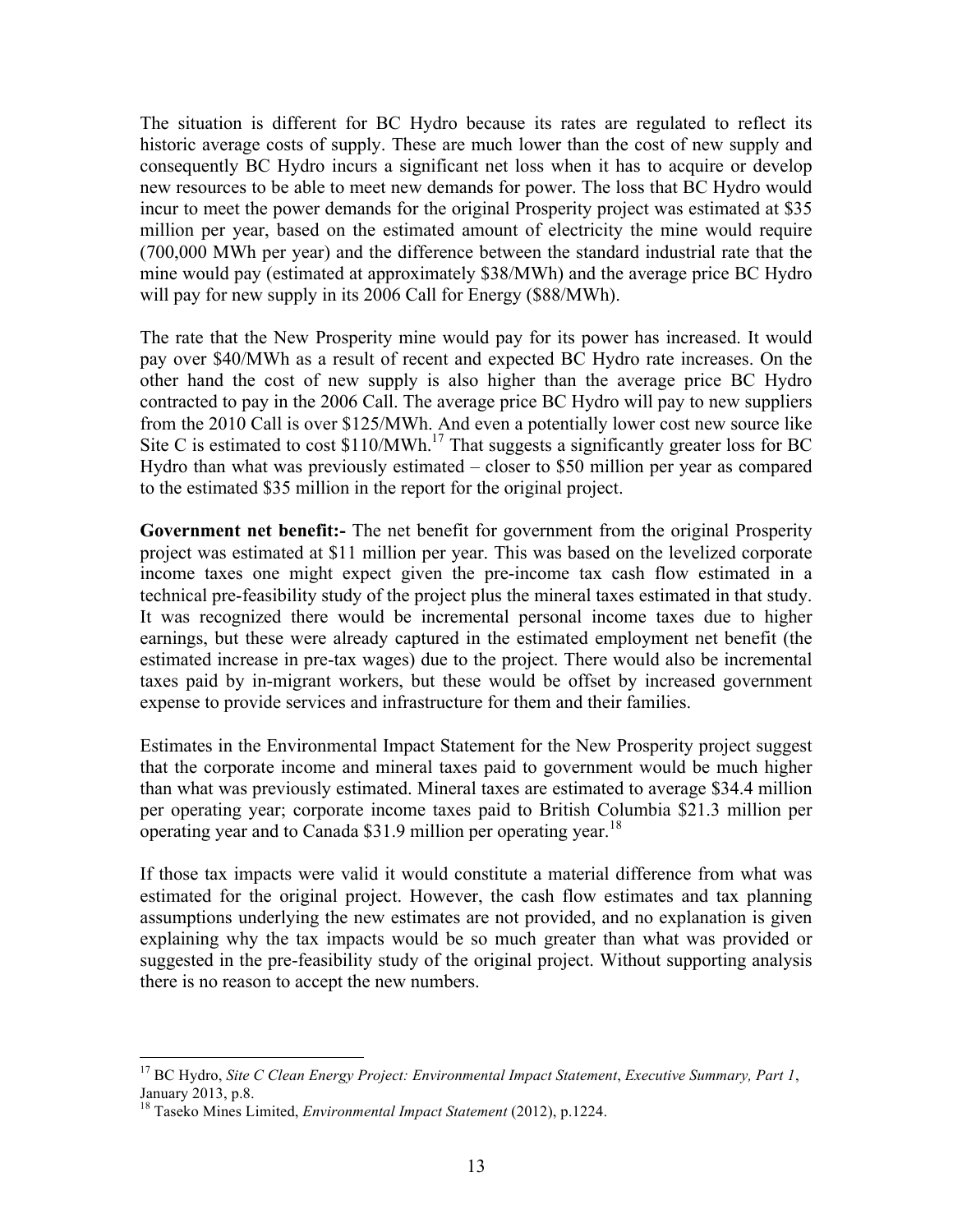The mineral tax estimates in the New Prosperity EIS are ten times what was estimated in Taseko's 2007 pre-feasibility study of the original project.<sup>19</sup> Mineral prices are higher, but so too are costs. Furthermore, a recent study has concluded that the availability of investment tax credits and super allowance on depreciable assets has made the marginal effective tax rate in the British Columbia mining sector negative. The proponent's estimates would not appear to reflect this, nor are they consistent with the very low actual taxes paid at existing operating mines.<sup>20</sup>

**GHG Costs:-** GHG costs for the original project were estimated based on the amount of emissions in different phases of the project and an assumed offset cost of \$50/tonne. That resulted in total costs of \$2.6 to \$2.8 million per year.

Taseko states in its EIS that GHG emissions for New Prosperity would not be materially different from the emissions estimated for original project.<sup>21</sup> As for offset opportunities and costs, if anything they would be higher than previously estimated given the challenges B.C. is facing to meet its legislated GHG targets. That would suggest the total GHG offset costs for the New Prosperity project (the costs of what would have to be done to maintain emission targets despite the incremental emissions from this source) would if anything be higher than previously estimated.

The net costs to British Columbians, however, would be less because of the carbon taxes paid on all combustion related emissions. Assuming \$50/tonne offset cost and recognizing the \$30/tonne carbon tax now in place, the net costs of the project's GHG emissions would be two-fifths of the total offset costs. In other words the net GHG costs would be in the order of \$1 to \$1.1 million per year (possibly more depending on the costs of incremental offset opportunities) as opposed to the \$2.6 to 2.8 million estimated for the original project. That would mean lower estimated GHG costs than previously estimated, but it would not materially change the overall net benefits and costs which are affected more by employment, BC Hydro and government net benefits than GHG costs.

**Other Environmental and Community Effects:-** The benefits and costs of other environmental and community effects were not estimated in the benefit-cost assessment of the original project. It was simply noted that there were significant adverse effects on resources and cultural values, the cost of which would in principle be measured by the amount of compensation those affected would have to receive to willingly accept those consequences. There would also be positive community effects associated with increased economic activity and population, the benefit of which would in principle be measured by what people would be willing to pay or give up for them.

The specific effects of the New Prosperity project would be different from the original

<sup>&</sup>lt;sup>19</sup> Taseko Mines Ltd., *Pre-Feasibility Study of the Prosperity Gold-Copper Project*, (2007), p.166.<br><sup>20</sup> See C. Chen and J Mintz, *Repairing Canada's Mining Tax System to be Less Distorting and Complex"*, University of Calgary School of Public Policy Research Papers, Volume 6, Issue 18, May 2013. Joan Kuyek, *Understanding Mining Taxation*, power point presentation to the Canadian Parks and Wilderness Society, October, 2010

<sup>21</sup> Taseko Mines Limited, *Environmental Impact Statement* (2012), p.557.